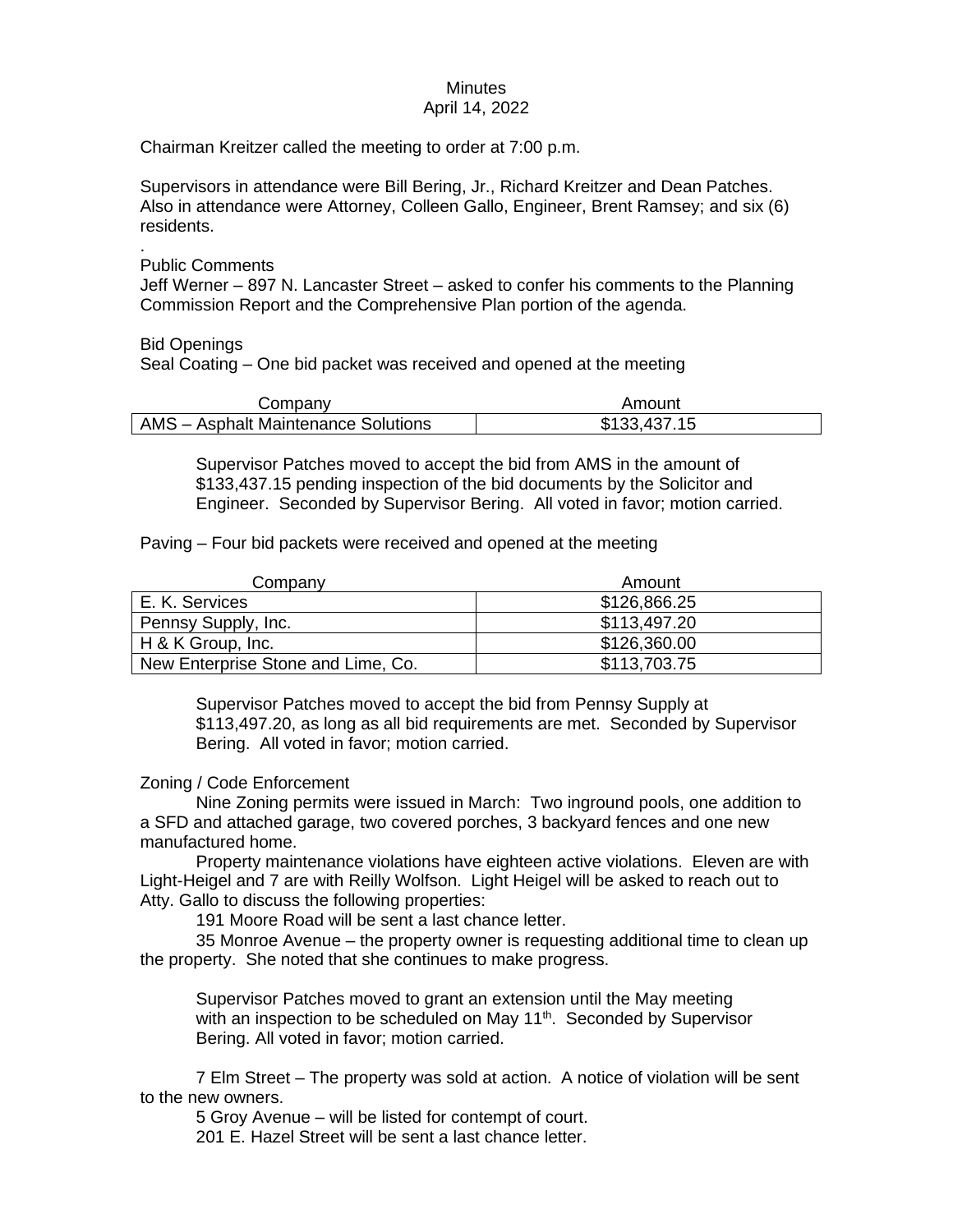5 Monroe Avenue will be sent a last chance letter.

167 Lighthouse Drive a last chance letter was set with a deadline of April 14<sup>th</sup>. Light-Heigel will be sending the latest photos to Atty. Gallo.

### Meeting Minutes

Supervisor Bering moved to approve the March 10th Meeting Minutes and March 23<sup>rd</sup>. Seconded by Supervisor Patches. All voted in favor; motion carried.

#### March 2022 Financial Reports

Supervisor Bering moved to approve the March 2022 financial reports. Seconded by Supervisor Patches. All voted in favor; motion carried.

### Bills Payable

Supervisor Patches moved to approve the bills payable list totaling \$87,326.35 from the Liquid Fuels Fund and General Funds. Seconded by Supervisor Bering. All voted in favor; motion carried.

### Planning Commission – Jeff Werner

Gannett Fleming proposed a revised stormwater ordinance. Mr. Werner felt the new matrix was complicated and unfair. He proposed an alternate option for calculating stormwater to be discussed at the next Planning Commission meeting. The exemption criteria will be reviewed at a future meeting.

### Recreation Board Report – Trish Harris

The Recreation Board met April  $4<sup>th</sup>$  in the Park. They discussed the layout for the music festival. There are two confirmed food trucks and the bands are being confirmed. A flier has been prepared.

### Township Report – Jennifer Harding

In March the road crew swept roads and disposed of material at the GLRA, cleaned and stored winter maintenance equipment, started shop inventory, equipment and building maintenance, started road work and mowing.

Stormwater Management – Brent Ramsey MS4 permit application is being finalized. Gannett Fleming has been in contact with DEP.

Communications

Life Lion EMS Monthly Report from February 2022 NLCA Minutes from February 22, 2022 Proof Of Publication – Recreation Board Meeting in the Park April 4, 2022 SEK – Annual Audit for 2021 Complaint that came by mail regarding a tractor trailer truck running on Middle Avenue. The information had been forwarded to LH.

# **OLD BUSINESS**

Mill Street Heights Swale Project – Brent Ramsey

Property owners are to be notified that the project is moving forward.

Supervisor Patches moved to advertise the bid packet for the Mill Street Heights Swale Project. Seconded by Supervisor Bering. All voted in favor; motion carried.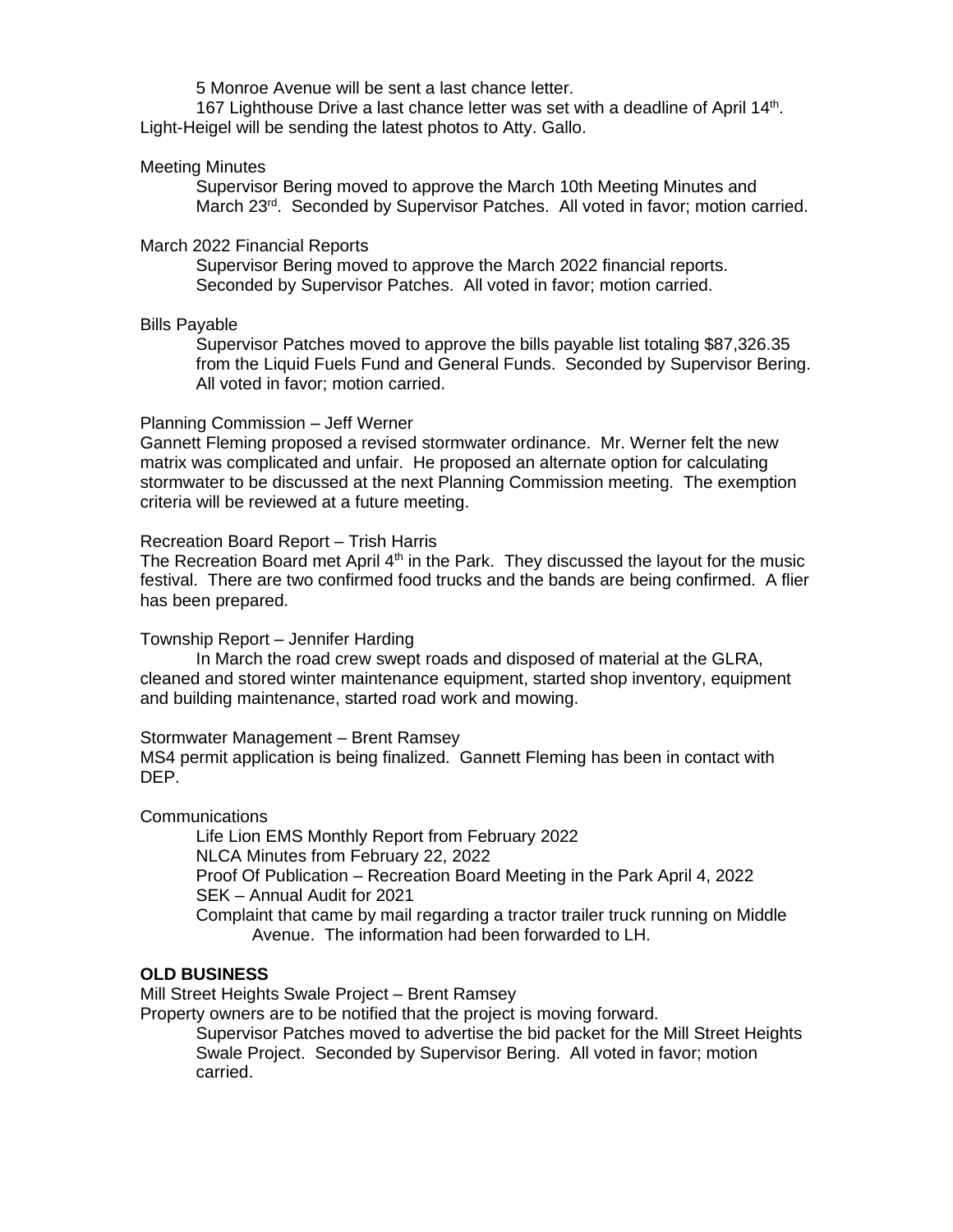On-Lot Septic Enforcement All properties have become complaint.

### SR 72 and New Bunker Hill Street

A price estimate was prepared by Gannet Fleming for two flashing lights along SR 72. The price would be \$77,044.00. A request for additional police coverage along SR 72 will be made to Cleona Borough. Union Township will be contacted to see if they have interest in addressing the SR 72 corridor.

### Zoning Ordinance Amendments

The planning commission has provided comments to Atty. Gallo. Revisions will be made and forwarded to the planning commission.

### N. Lancaster Street and SR 22 – Jeff Waltermeyer

Mr. Waltermyer presented a proposal for modifying the turning lanes along SR 22 which he has been informed would improve the sight distance. He reminded the Board of Supervisors that the stop bars at N. Lancaster Street are in need of replacement.

### Comprehensive Plan

Gannet Fleming has provided a quote for a Comprehensive Plan update for \$32,000. Supervisor Bering moved to accept the Comprehensive Plan quote by Gannet Fleming for \$32,000. Seconded by Supervisor Patches. All voted in favor; motion carried.

### LSA Grant Application Packet

The State has sent a request for additional information needed for the Township's application.

### **NEW BUSINESS**

Old Jonestown Road Damage Insurance Offer

The insurance company for the driver on the police report from the accident is requesting the Township sign a waiver limiting the liability at \$10,000. The correspondence is to be sent to Atty. Gallo. The Board is not in favor of accepting the waiver.

Confirm March 12<sup>th</sup> CMV Emergency

Supervisor Patches moved to ratify the Commercial Motor Vehicle Emergency that went into effect on March 12, 2022. Seconded by Supervisor Bering. All voted in favor; motion carried.

### Snyder Poultry Land Development Plan Update

Bert Nye met with Township staff to clarify the direction the Snyder Poultry plan will be proceeding in and to grant a plan extension. The plan will be transitioning broiler houses to one layer house with an egg room. The new plan will include the residential lot and the new access to Dead End Road. Preliminary drawings have been prepared and will be forwarded to the Township's engineer before the printed copies arrive.

Snyder Chapter 102 Letter Land Development & Stormwater Poultry Barn A chapter 102 letter has been requested for the revised NPDES permit for the Snyder layer house.

Supervisor Patches moved to authorize the submittal of the Snyder Chapter 102 letter contingent on the arrival of the new plan sheets. Seconded by Supervisor Bering. All voted in favor; motion carried.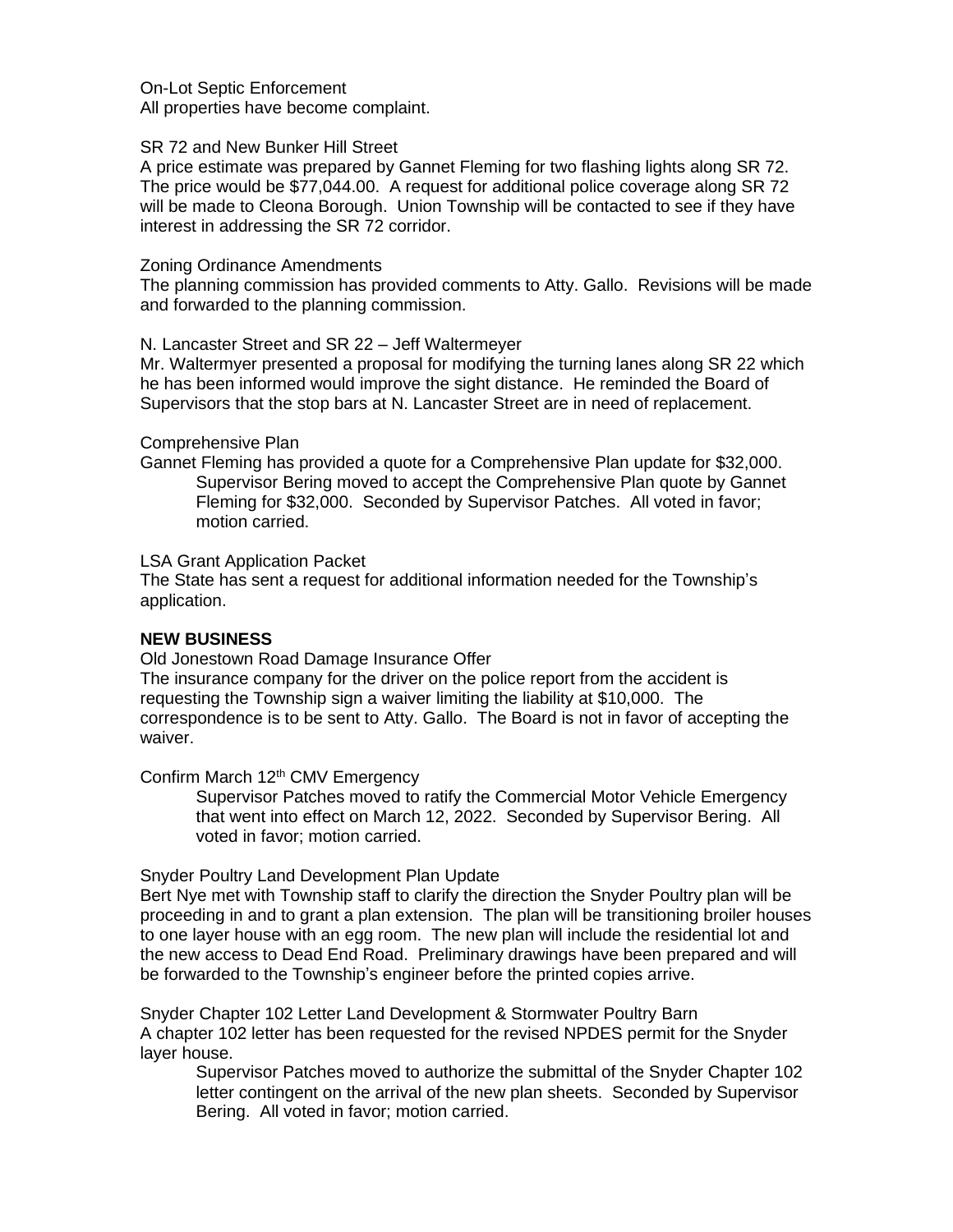73 Frytown – Turf Club Transmission Line Rebuild Project 102 Letter

A division of First Energy is requesting to revise their NPDES permit for the rebuilding of lines between Frystown and Grantville.

Supervisor Patches moved to authorize the submittal of the Chapter 102 letter to First Energy. Seconded by Supervisor Bering. All voted in favor; motion carried.

#### Resolution #2022-08, Fire Company Workers Compensation

Supervisor Patches moved to authorize Resolution #2022-08 which updates the terminology for participatory members. Seconded by Supervisor Bering. All voted in favor; motion carried.

Building Expenditures – Equipment, Furniture, Sign and Message Board Multimedia equipment, office furniture, a township sign and message board were discussed for purchase. Staff was directed to get prices for a sign and message board for the next meeting.

Supervisor Patches moved to authorize the purchase of multimedia equipment for the conference room from Choice Communications in the amount of \$3,795.00. Seconded by Supervisor Bering. All voted in favor; motion carried.

### Swatara Township Non-Uniform Pension Plan

Supervisor Kreitzer moved to authorize the pension plan to be changed to a vesting period of 10 years, effective May 1, 2022. Seconded by Supervisor Bering. All voted in favor; motion carried.

### American Rescue Plan Act Funds

Supervisor Patches moved to authorize the filing of the annual ARPA fund report using the General Revenue Loss category. Seconded by Supervisor Bering. All voted in favor; motion carried.

### Monroe Avenue Road Repair

Damage is occurring near the patch that had been put in place after the sewer lines were installed. The area needs to be marked. Mr. Ramsey will inspect the area to see if a HOP will be required for the intersection with Grace Avenue.

#### Material Bidding

Due to the lack of CoStars vendors in the area that provide paving materials, discussion was held regarding bidding.

Supervisor Patches moved to authorize the bidding and advertising of a material packet for paving. Seconded by Supervisor Bering. All voted in favor; motion carried.

### CDAR's Maturity

Two CDAR's will mature next week. Rates from JBT were provided. The 26-week rate remains at .25%.

Supervisor Patches moved to authorize the two CDAR's to be rolled into 26-week CDARs. Seconded by Supervisor Bering. All voted in favor; motion carried.

#### Mountville Drive Zoning

Supervisor Patches inquired if there would be interest in rezoning the area around 376 Mountville Drive. There was no interest in rezoning at this time. The Supervisors will wait to see if the Comprehensive Plan warrants any zoning changes.